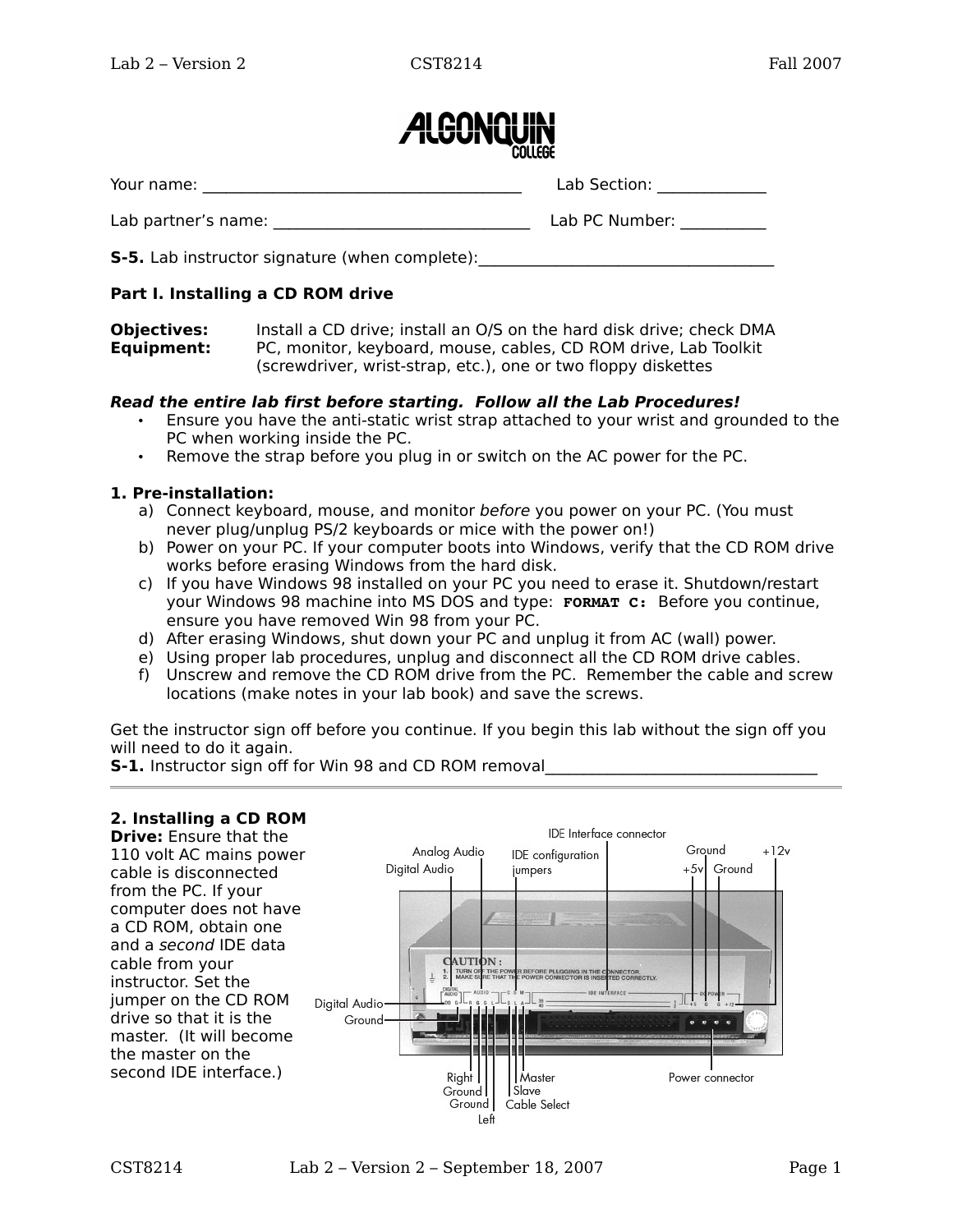# **3. Connecting cables to the CD ROM**

**drive:** Connect the new IDE cable to the secondary IDE interface and to the CD ROM. Make sure the red wire on the IDE cable is connected to pin 1 on the CD ROM and pin 1 on the Secondary IDE connector on the motherboard. Always connect pin 1 to pin 1. Connect the four-wire power connector to the CD ROM. (The plug only inserts one way.) You do not need to make any other connections to the CD ROM.



- a) Remove your anti-static connection to the case.
- b) Connect the video, keyboard and mouse and plug in the main power cable. Do not touch anything inside the computer while the power is connected.
- c) Turn on the power and configure the BIOS (see below):

**4. Configuring the BIOS:** As the PC is booting up, press the DEL key. You will now see the BIOS setup screen. Choose BIOS setup. Change the boot sequence to CDROM, C, A. Select the save and exit option. Remember this step – you will need to undo it later.

**5. Installing Win 98 SE:** Insert the Win 98 SE CD ROM and boot your PC. You may have installed some O/S before. These options will guide you in the installation process:

- a) Choose "typical" setup for Win 98
- b) Install the most common components
- c) Enter a computer name and workgroup
- d) Enter your name and for the company name enter 'Algonquin College'
- e) Enter the 25 character Windows 98 license key.

After Win 98 is installed, before you can reboot directly from the hard drive, you must change the BIOS boot sequence back to back to C, A in the BIOS settings. Do this now.

Remove the Win 98 CDROM and ensure that you can boot directly from the hard drive.

When Win 98 finally boots from the hard drive and you are prompted for your password, choose 'Cancel'. Windows will detect new hardware. Install the video driver.

#### **5-b. Alternate Win 98 installation procedure (from hard disk):**

Do not use this procedure unless your instructor asks you to do it.

- a) Boot from a Win 98 Startup disk provided by your instructor
- b) Create a directory, call it **WIN98** on the **C:** drive. Use the **mkdir** command.
- c) **copy** all files from the CD ROM's **\WIN98** directory to the hard drive **C:\WIN98**
- d) Run the **setup** program

Windows 98 will now install from the hard disk drive.

### **6. Check DMA configuration:**

- a) Right click on My Computer, select Properties
- b) Select the Device Manager tab
- c) Select and expand the CDROM line; select the CDROM
- d) Select Properties; select the Settings tab for the CDROM
- e) Is the DMA option selected? Yes or No

**S-2.** Instructor sign off for Win 98 installation and DMA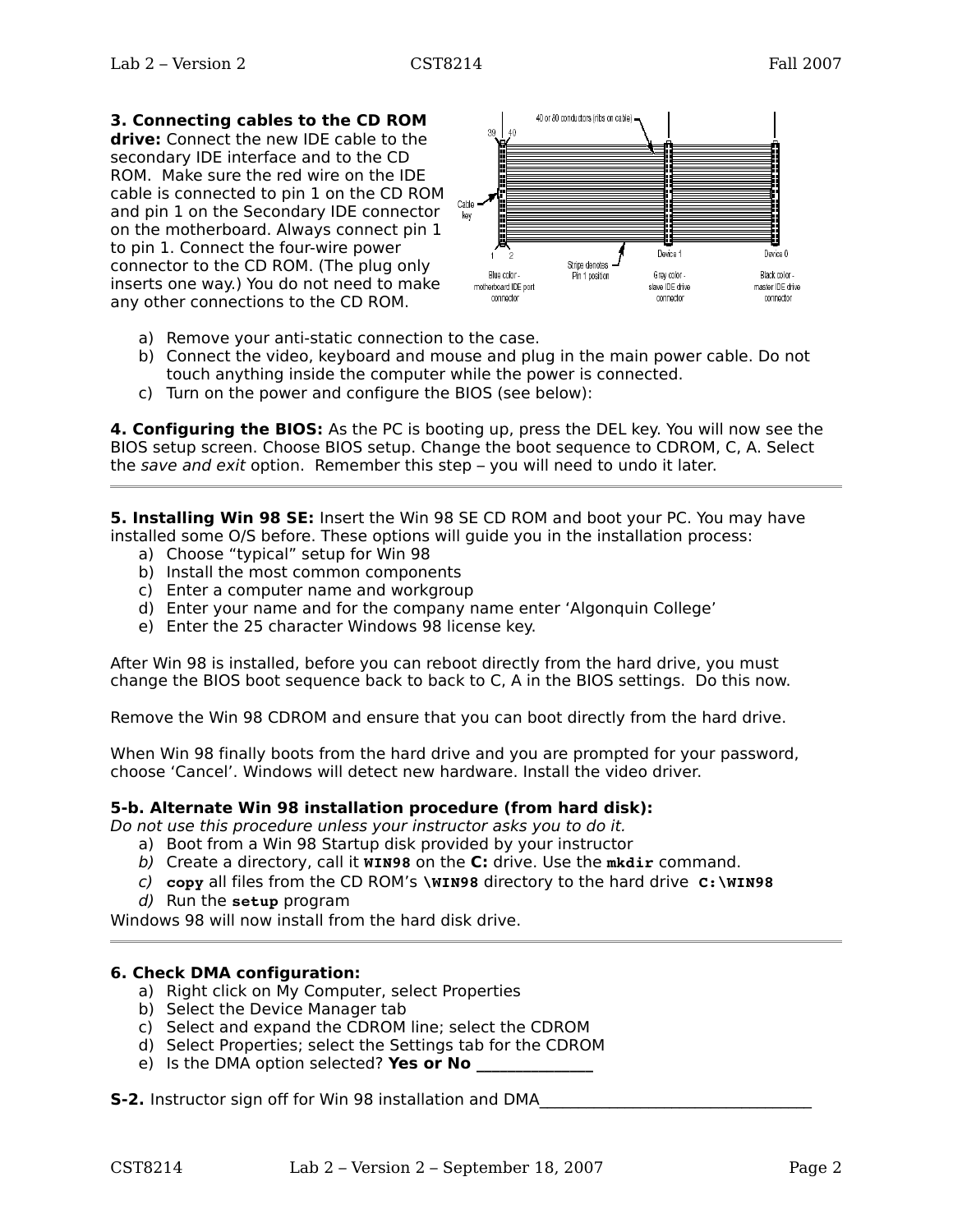#### **Part II. Installing a new hard disk drive**

**Objectives:** Installing a new hard disk drive; installing MS DOS 6.2 **Equipment:** PC, monitor, keyboard, mouse, cables, second hard disk drive, Lab Toolkit (screwdriver, wrist-strap, etc.), one or two floppy diskettes

#### **Read the entire lab first before starting. Follow all the Lab Procedures!**

- Ensure you have the anti-static wrist strap attached to your wrist and grounded to the PC when working inside the PC.
- Remove the strap before you plug in or switch on the AC power for the PC.

#### **This lab has these five steps:**

Step 1: Disconnect the existing hard drive

- Step 2: Verify settings and connect another hard disk drive; verify drive in BIOS
- Step 3: Install MS DOS 6.2 from floppy disks onto the new disk drive
- Step 4: Undo all the changes made during this lab; reboot Windows 98

Step 5: Clean up

**Step 1**: Disconnect the the existing hard disk drive from the Primary IDE; but, do not unscrew or remove the drive. You may re-use the IDE cable for your new drive.

**Step 2**: Get a second hard disk drive from your instructor and follow these steps:

#### **2.1: Setting the drive jumper for Master**

- Verify the jumper settings for the second hard disk: Each IDE channel can have only one master and one slave. Two masters, or two slaves, or one slave, on the same channel will not work. It must be master only or master plus slave.
- The new drive must be configured as a Master or Single drive. The side of the drive where the controller is visible (the printed circuit board side) will have a set of jumper pins with such markings as '**SP, CS, …** '. (On newer drives, these jumpers are on the rear of the drive, not the bottom.) The printed label side should have a diagram indicating the proper jumper settings for a Master or Single drive. Use this information to set the jumpers appropriately for a Master (or Single).

### **2.2: Finding the drive geometry**

• Look for the drive geometry values – Cylinder/Head/Sector or **C/H/S** info – on the outside case of the new hard drive and write them down. Look for a small table, with the markings **C/H/S**, which will provide this information for this model of drive. (You may not see this printed on all drives. You may need to refer to the BIOS drive autodetection information to get the correct **C/H/S** values.)

Cylinders: The Heads: The Sectors:

### **2.3: Installing the new hard drive (as Master on the Primary IDE)**

- a) Balance the drive on the power supply with a sheet of paper underneath.
- b) Use an IDE cable (perhaps the existing cable) to connect the new hard drive to the Primary IDE. Install the motherboard end first, and then plug the cable into the drive. Before you insert the IDE cable into a motherboard or drive interface, verify the cable orientation (pin 1 to pin 1). Forcing a cable onto an interface can damage it.
- c) Install the light-coloured four-wire Molex power connector onto the hard drive. The power connector will only fit in one direction. Ensure the orientation of the connector is correct before pushing it into the drive.